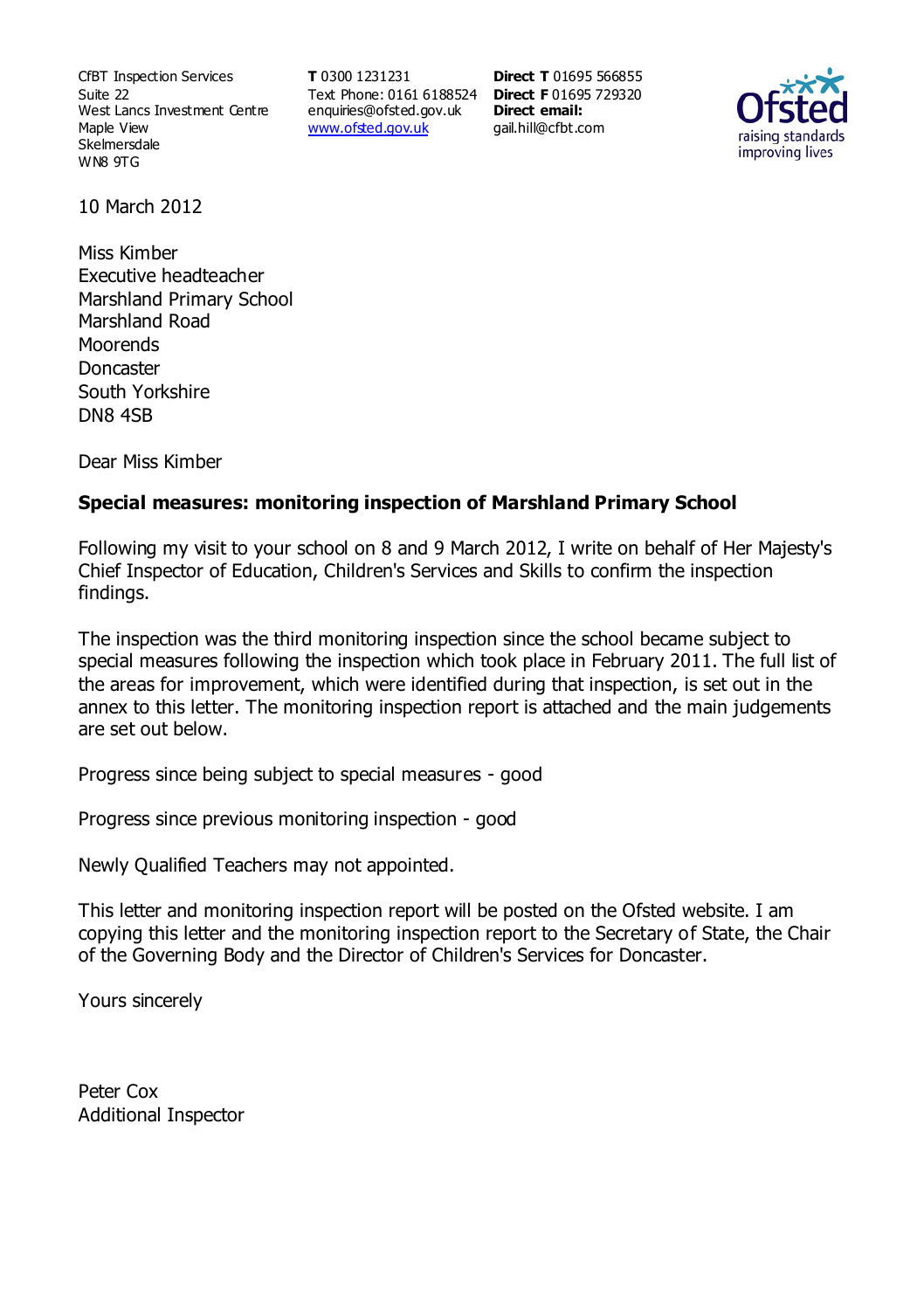

#### **Annex**

### **The areas for improvement identified during the inspection which took place in February 2011**

- Raise attainment in English and mathematics and ensure that pupils make consistently good progress across the school by:
	- ensuring the quality of teaching is consistently good or better
	- giving pupils clear guidance through teachers' marking about the steps they need to take to improve their work
	- providing more carefully targeted work that better matches the needs of individual pupils.
- Improve the curriculum by:
	- ensuring it fully meets pupils' needs
	- promoting basic skills in increasingly practical ways to engage pupils, boys in particular, more readily in their learning
	- improving the links between subjects and so make learning experiences more interesting and enjoyable for all groups of pupils.
- Develop the effectiveness of all leaders and managers by:
	- sharpening evaluation so that it highlights priorities and sets a clear direction for improvement throughout the school
	- improving the accuracy and recording of tracking, monitoring and assessment information and use this effectively to plan pupils' future learning
	- ensuring that the governing body holds the school rigorously to account for its performance in order to bring about sustained improvement
	- ensuring that the governing body is fully involved in setting the strategic direction of the school
	- ensuring that the governing body accurately monitors the effectiveness of its own work.
- Improve pupils' attendance by:
	- presenting attendance issues in a more engaging way to parents and carers so they appreciate better the importance of regular attendance
	- provide clear practical guidance to parents and carers to help them improve their child's attendance
	- increasing the range of rewards available to pupils.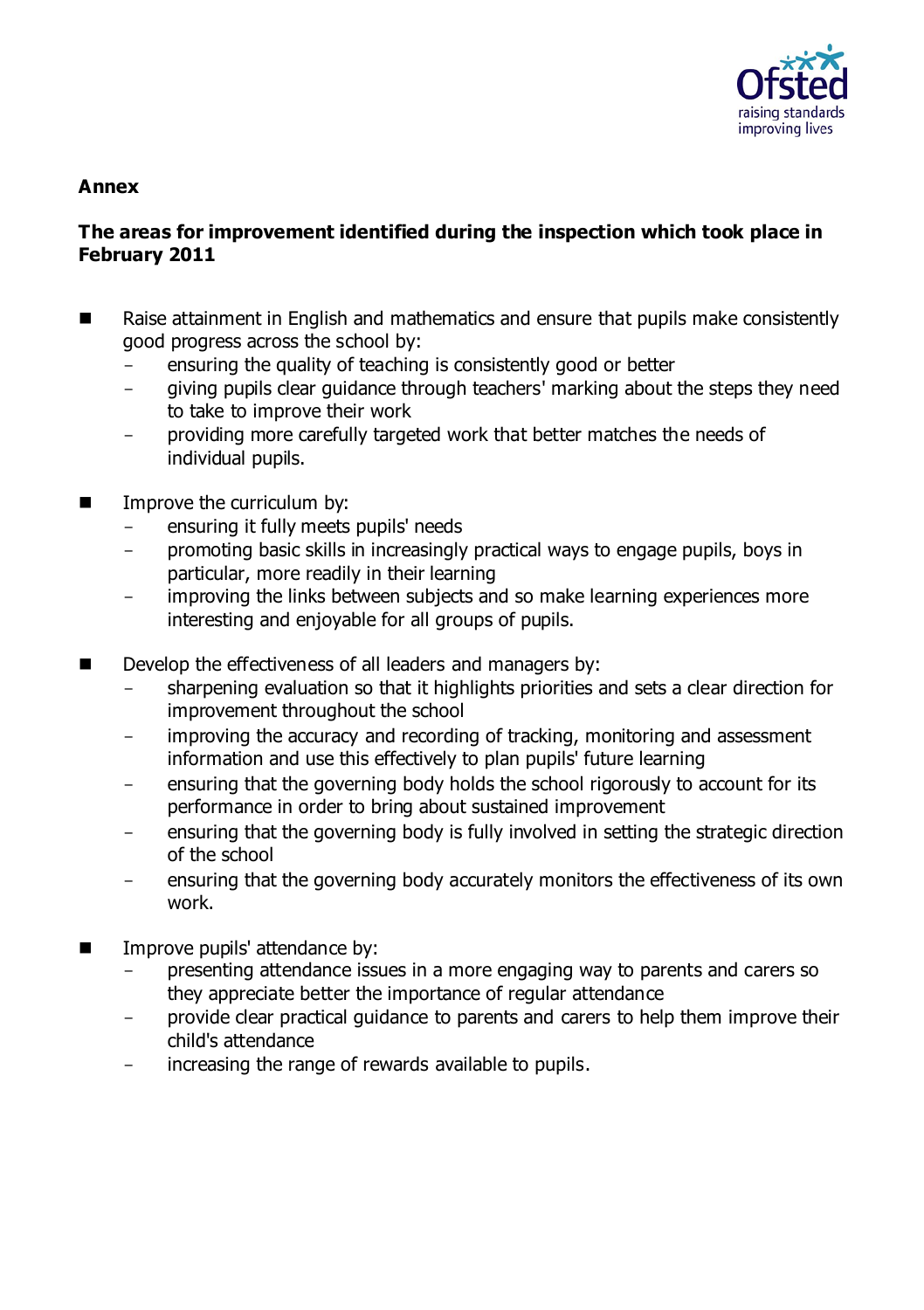

## **Special measures: monitoring of Marshland Primary School Report from the third monitoring inspection on 8 and 9 March 2012**

## **Evidence**

The inspector observed the school's work, including six teachers teaching seven lessons, scrutinised a wide range of documents including leadership meeting minutes, governing body meeting minutes, pupil progress data, lesson observation data, records of the most recent local authority visit and the school improvement plan. Meetings were held with pupils, teachers, members of the leadership team, members of the governing body and a representative from the local authority.

# **Context**

Since the last monitoring inspection, the headteacher has been absent from school. A teacher is covering for a maternity leave in Year 1. An additional teacher has been employed in Year 5 and is supported by a teaching assistant on loan from a school within the local cluster. The previous Local Leader of Education is no longer working with the school due to other commitments. The local authority, together with the governing body, has secured a headteacher from a neighbouring school to lead Marshland for the remainder of the academic year. Classes have been re-arranged so that pupils are taught in single year groups, not mixed-year groups as seen at the previous monitoring inspections. The school continues to pursue academy status with its neighbouring high school.

# **Achievement of pupils at the school**

Predictions for the current Year 6 pupils suggest that attainment in 2012 will be much improved on last year. The school's improved and increasingly accurate monitoring data, moderated by colleagues at the neighbouring cluster school, indicate that all pupils should secure Level 4 or above in mathematics and 94% of pupils Level 4 or above in English. The rate of pupils' progress is anticipated to be in excess of that seen nationally. However, this reliable data also confirms that pupils' writing skills remain weaker than expected across the school, although improving in Year 6. Improvements in overall achievement are being secured by the reorganisation of the mixed-year classes, seen at the previous monitoring inspections, into single year classes. This has provided a sharper focus on learning that more accurately matches pupils' ability. In teachers' planning and at the start of lessons, learning is defined more clearly and contains accurate success criteria that pupils understand. Furthermore, pupil numbers in classes have reduced allowing more opportunities for one-to-one and small group teaching by the class teacher and their assistants. Teaching assistants have undergone recent training to strengthen their support skills. As a consequence, they are better deployed within lessons and more effective in helping accelerate pupils' achievement. There is a strong work ethic among teachers and pupils with much higher expectations of what can be achieved. One pupil commented on the changes made since the last monitoring inspection saying that 'I have worked my socks off to help the school improve', they went on to say that more pupils are now doing the same.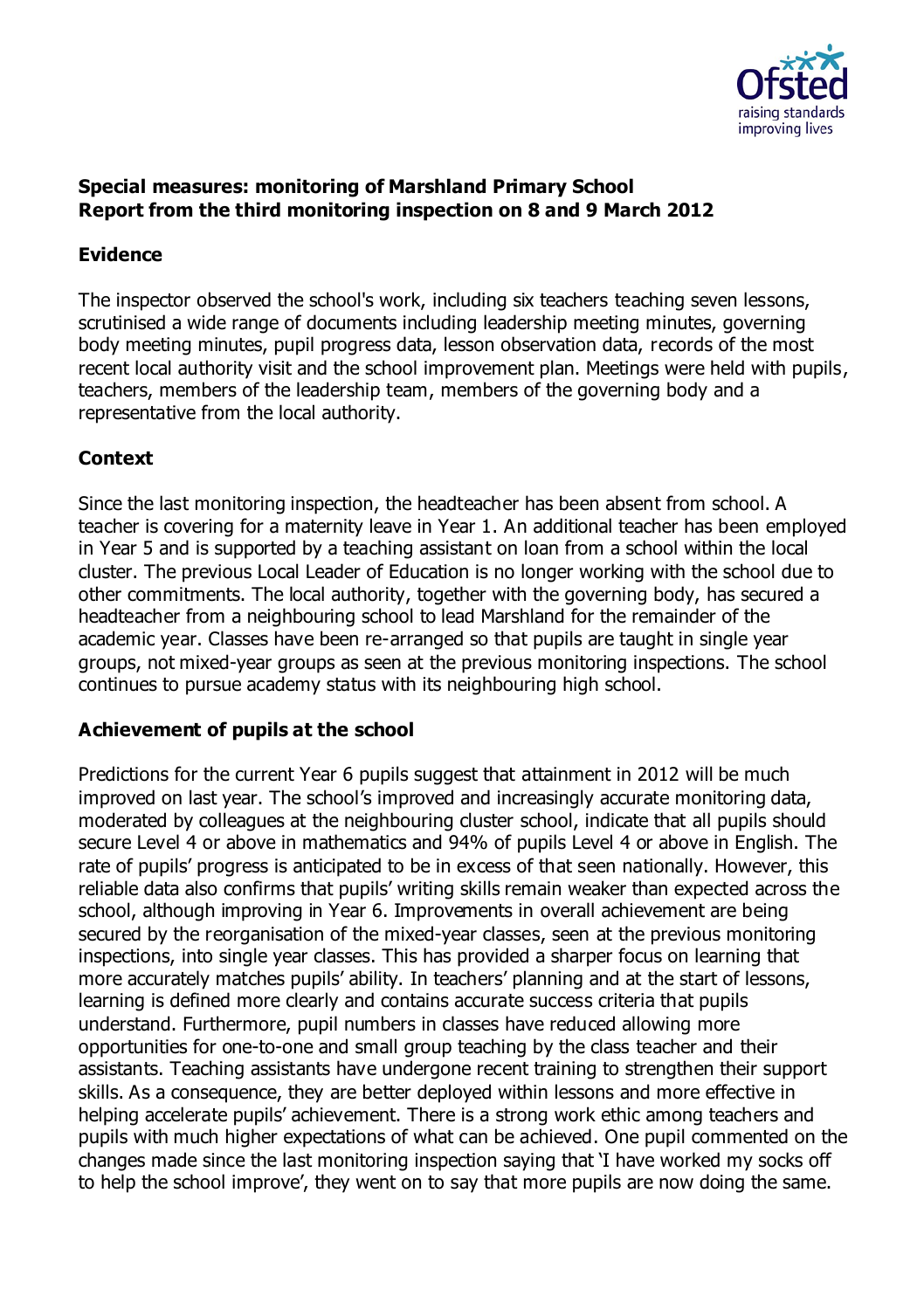

Progress since the last monitoring inspection on the areas for improvement:

■ raise attainment in English and mathematics and ensure pupils make consistently good progress across the school – good

## **The quality of teaching**

The quality of teaching has improved markedly. Teaching spaces are brighter and more orderly. Appropriate classroom routines continue but contain a sharper emphasis on pupils' progress. Marking and commenting on pupils' work has been embedded further with much more evidence of the 'think pink, got it green' strategy. This is now being used more consistently across classes and is well responded to by pupils. It is raising teachers' awareness of pupils' understanding and helping teachers provide direction on what pupils need to do to improve further. Additional time and support for pupils requiring help in their understanding and progress in learning is now more immediate and effective. Easy to understand and accurate tracking systems help teachers plan the next steps in learning for particular groups and individuals. The tracking provides an 'at a glance' overview of those pupils who are underachieving, particularly in writing in Key Stage 1 and the lower part of Key Stage 2. This tracking helps inform accurate lesson planning and is showing some success in improved attainment of those currently working at levels below those expected for their age. The school is aware of the need to accelerate this further.

#### **Behaviour and safety of pupils**

The overall level of attendance continues to increase and is now above average. The school has built successfully on the improved systems and procedures introduced last term by monitoring attendance levels carefully and engaging with families. Pupils speak of behaviour being much improved in class and on the playground. Behaviour for learning expectations are known to all and used effectively in lessons, helping create a positive and calm learning environment where pupils talk of feeling safe and secure and ready to learn. Safeguarding requirements are met.

Progress since the last monitoring inspection on the areas for improvement:

improve attendance - good

#### **The quality of leadership and management of the school**

The arrival of the executive headteacher in January 2012 has brought to the school a clearer direction and a robust determination to secure sustained improvement. The senior leadership team has been extended to include two members of staff responsible for literacy and numeracy across the school. This allows for devolved responsibility, accountability and professional development opportunities. All these changes are beginning to have a positive impact on helping secure improvements. Lesson observations have been undertaken, the findings of which are accurate. There is now an improved structure to senior leadership team meetings with minutes that demonstrate purposeful discussions and targeted actions